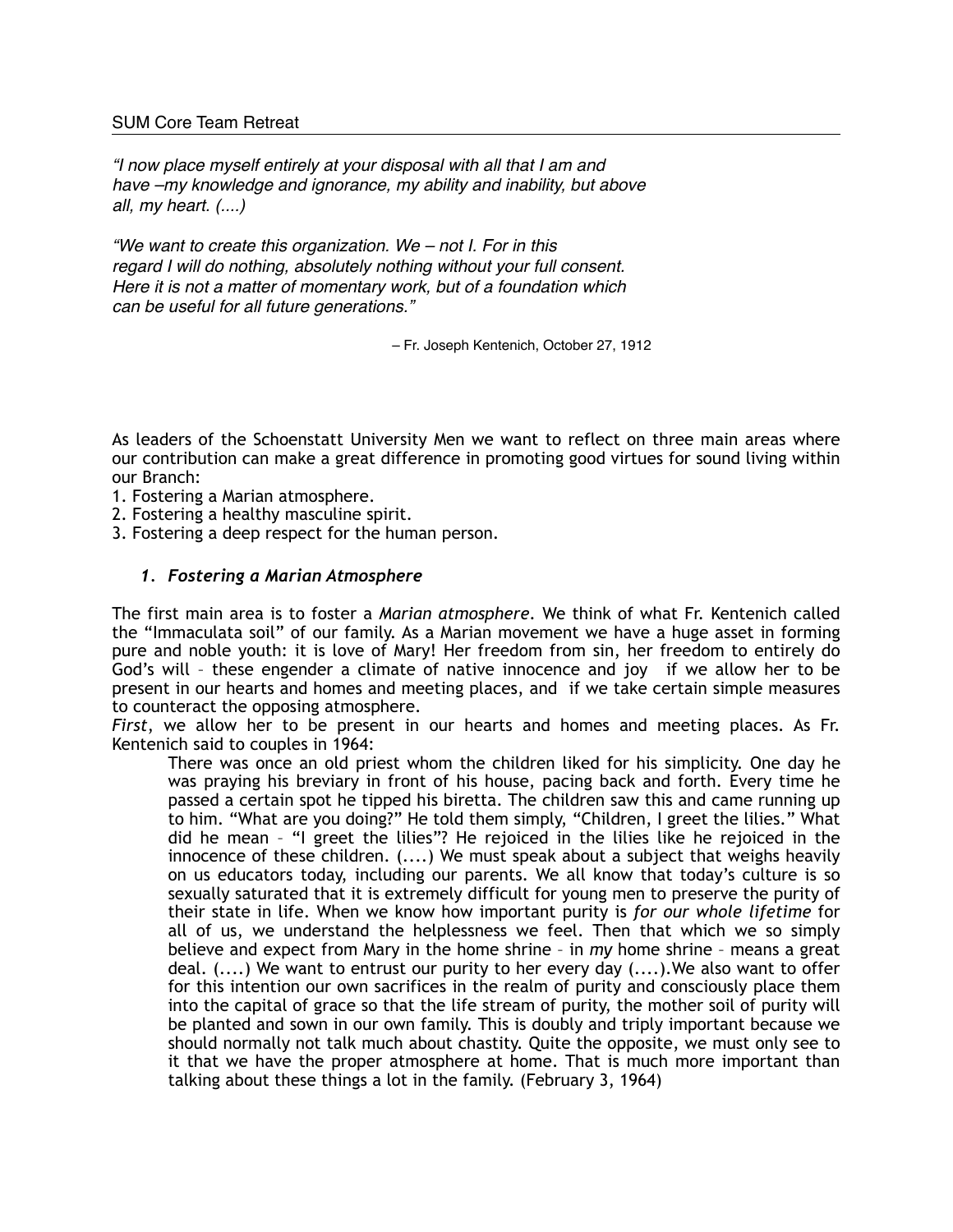Fr. Kentenich placed great stock in the power of *atmosphere*. It has less to do with what we say and more to do with who we are. If I am a leader and take purity seriously in *my life*, this will radiate – without any words – to others. This shows in little things such as cleanliness and hygiene. If I treat my own body with respect and discipline, this will radiate to my peers as an unspoken lesson about the dignity of the body. If I treat women with respect and do not speak of them or look at them as objects of pleasure, this will radiate to my peers as an unspoken lesson on the dignity of women. If I choose my pastimes wisely (TV, movies, how do I use the internet?) and master my words of frustration (do swear words come out?), this will radiate to my peers an unspoken lesson in self-control. *Signs of our love for Mary* help form this atmosphere. This shows in having a place of honor for her in our meeting place, bringing our capital of grace, delighting in Marian prayers and songs, etc. If we are camping, we try to create for her a camp shrine or have some other way to remind us that she is with us. The orderliness, cleanliness, and decoration of our meeting place deserve special mention. The soul instinctively responds to the order or disorder of a place; a "Marian place" (clean, orderly, with a picture of her) helps the soul grasp its innate dignity, unselfishness, purity, and greatness, while un Marian places set the soul adrift in a kind of fog of mediocrity, selfishness, laziness, and self-gratification.)

*Marian virtues* also help, like *joy* and a *generous spirit*. These are virtues that start with the group leader. If you are joyful and see the positive in what your group is doing, it will help create a Marian spirit among those in the group. If you show a generous spirit (magnanimity) and a willingness to sacrifice comfort for what you believe, this will also help shape a Marian atmosphere. To give one example, the effort to keep our meeting place orderly or to leave the Shrine or our meeting room as clean as when we found it, can just be a chore, or it can be motivated by a real desire to help make things *glow with love of Mary*. If we do this, our outer surroundings will help our inner spirit to intuitively grasp and live *Immaculata* spirit. *Vigilance* is also required, for we need to take certain measures to counteract the trends of our culture. Our times are oversaturated with sexual images and innuendo. To maintain a Marian atmosphere in a men's group or at a camp requires a certain amount of vigilance. One should not over-react or become paranoid, but calmly draw boundaries that help all. For instance: There is no room for swear words. I dress modestly as a leader and expect a basic respect for modesty among the group members. I will not let suggestive pictures, songs, or language be a part of a life group or camp. Pornography has no place in our youth activities, nor in our lives as leaders. Our Marian atmosphere is also *covenant reality*. In other words, it is not some kind of educational "trick." It is a reality rooted in the covenant of love with the MTA. When we consecrate ourselves to her with our eyes, ears, mouth, heart, and entire self without reserve, we are laying the best foundation for youthful souls to breathe the air of divine grace. In Schoenstatt it is our habit to *invite the MTA to be a part of everything we do*. Marian atmosphere originates in her, the Immaculata. When we belong to her as her men and leaders, she will help us to strengthen what is pure and good and holy, and to reject what is impure and evil and corrupt.

## *2. Fostering a Healthy Masculine Spirit*

The second main area is to foster a *healthy masculine spirit.* One of the keys to being a Schoenstatt University Men is "becoming a father in whatever my future vocation holds." As we grow to manhood, we will be called to bear witness to and be a transparency of *God's fatherhood*. As a result, we want to strike the right balance between good-natured fun and disciplined action. True masculine spirit is not a crude or vulgar masculinity or one that excuses everything as "boys will be boys." Group meetings should have an energy and excitement befitting men, but also respect for authority and the witness of a leader who knows when to call a meeting to order and when to have fun, when to laugh and when to call an errant member to task. Our goal is an atmosphere that is manly in a healthy way. Some of its main features are: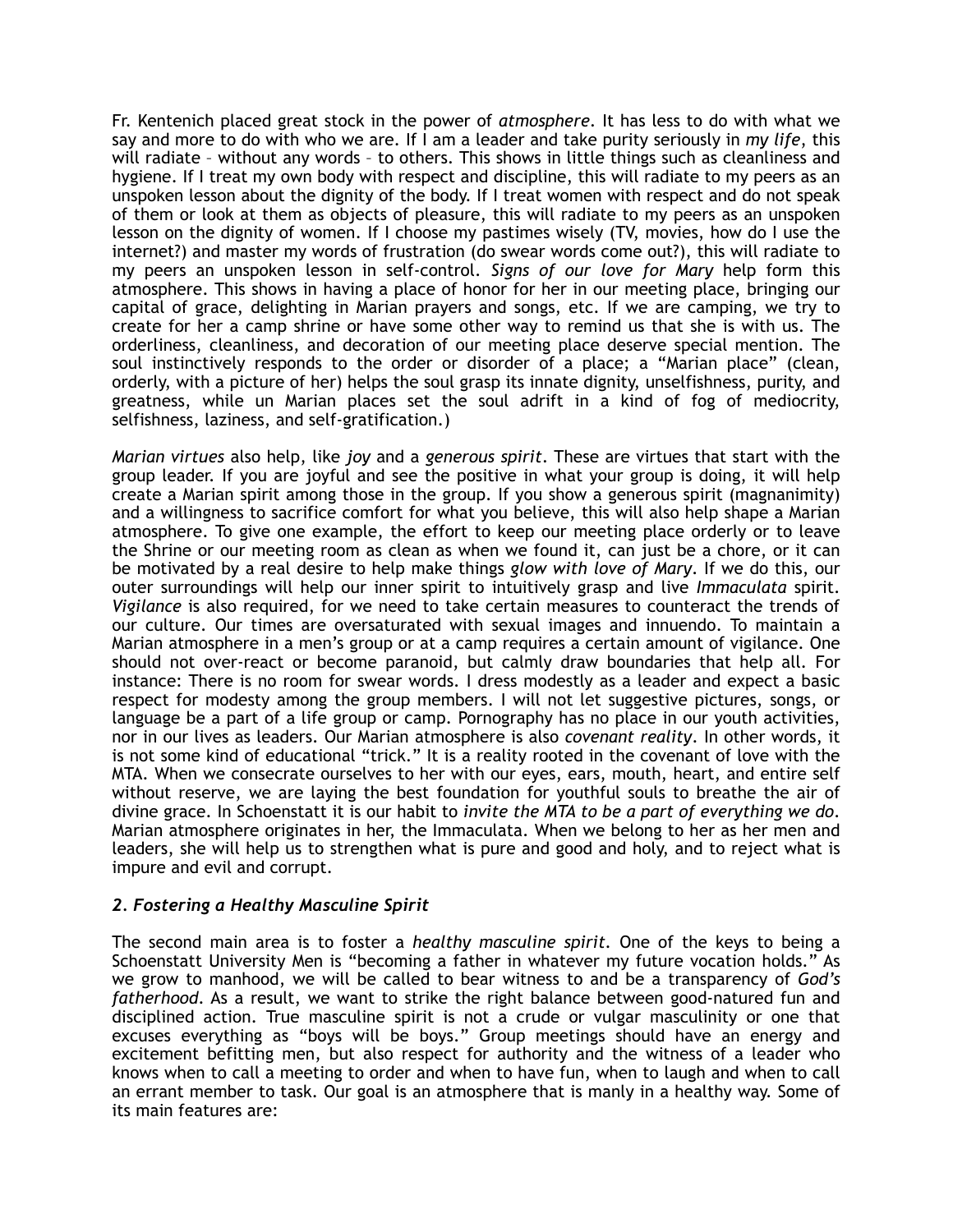- o **Challenges and the spirit of conquest.**
- o **Games and good, clean fun.**
- o **Respect for authority.**
- o **The call to masculine ideals and greatness.**

*Challenges and the spirit of conquest.* Men like a challenge. Camps, trips and special activities are opportunities to test one's strength, and to dare to meet others and do new things. As a leader, watch how each individual respond to a challenge, and which challenges they need at their present stage of development. What inspires one person or one group may not inspire another, and over time the same group may need different kinds of challenges. *Games and good, clean fun*. These are essential. At heart every man is a boy, and boys love games. Most are attracted to sports and enjoy a good game. Others will be more attracted to puzzles or intellectual games. Either way, a game provides both a release of energy and a motivation. It gives the right flavor of testing one's strength and teaches social skills.

*Respect for authority*. Without this, no one can really grow up into a man. We do not have to be heavy-handed as leaders, but we must make sure that our authority is respected, and that I earn this respect. Finally, healthy masculine spirit is formed by the *call to high ideals and greatness*. As a leader you have the possibility to awaken in those entrusted to you the realization that God has placed each one here on earth for a great purpose. *God has a plan for my life!* To fail to do this is to leave youth in the desert of mediocrity. But a call to great ideals must be backed up by the quiet witness of my own life. As a leader *I must embody the faith in God's call for my life*. This especially shows in how seriously I take the little details of everyday life. This shows that the way to greatness is along the paths of fulfilling our duties well out of love for God. Fr. Kentenich spoke about greatness in a talk for high school boys from Madison, Wisconsin in 1953:

What place shall Schoenstatt take in my life's plan? Listen: the same place it held in the life of Joseph Engling, that is:

- 1) It embraces my whole life.
- 2) It completely shapes my whole life and lifestyle.
- 3) It opens to me a never-ending source of life.

Here you have the great goal, the great ideal. (....) What do we mean by saying that great ideas are the sign of a great man, or that great ideas are the means to shaping great men? Something is aroused in us when we hear the word "great." It may be something slumbering deep within us. It is the urge to be great, the desire for greatness. (....) [Think of] Joseph Engling. If you have understood even a little of his inner structure, you will know how often his desire for greatness was aroused. We read over and over in his life about his increasing desire for greatness. What he did and accomplished always seemed too small for him. The longing for greatness increased. Does this only apply to Joseph Engling? Certainly not. I know for a fact that it is found in every young man in Europe. Is the same true for American youth? (....) I would be greatly surprised if it were not. A real young man who experiences no urge for infinite greatness ceases to be young – and we want to be *young* men!

#### **Note on Separate Branches for Men and Women**

At times Schoenstatt is asked why it maintains separate youth branches for men and for women. As a movement which tries to form persons on a deeper level, our experience is that men and women need separate space to open up more naturally to discovering who they are